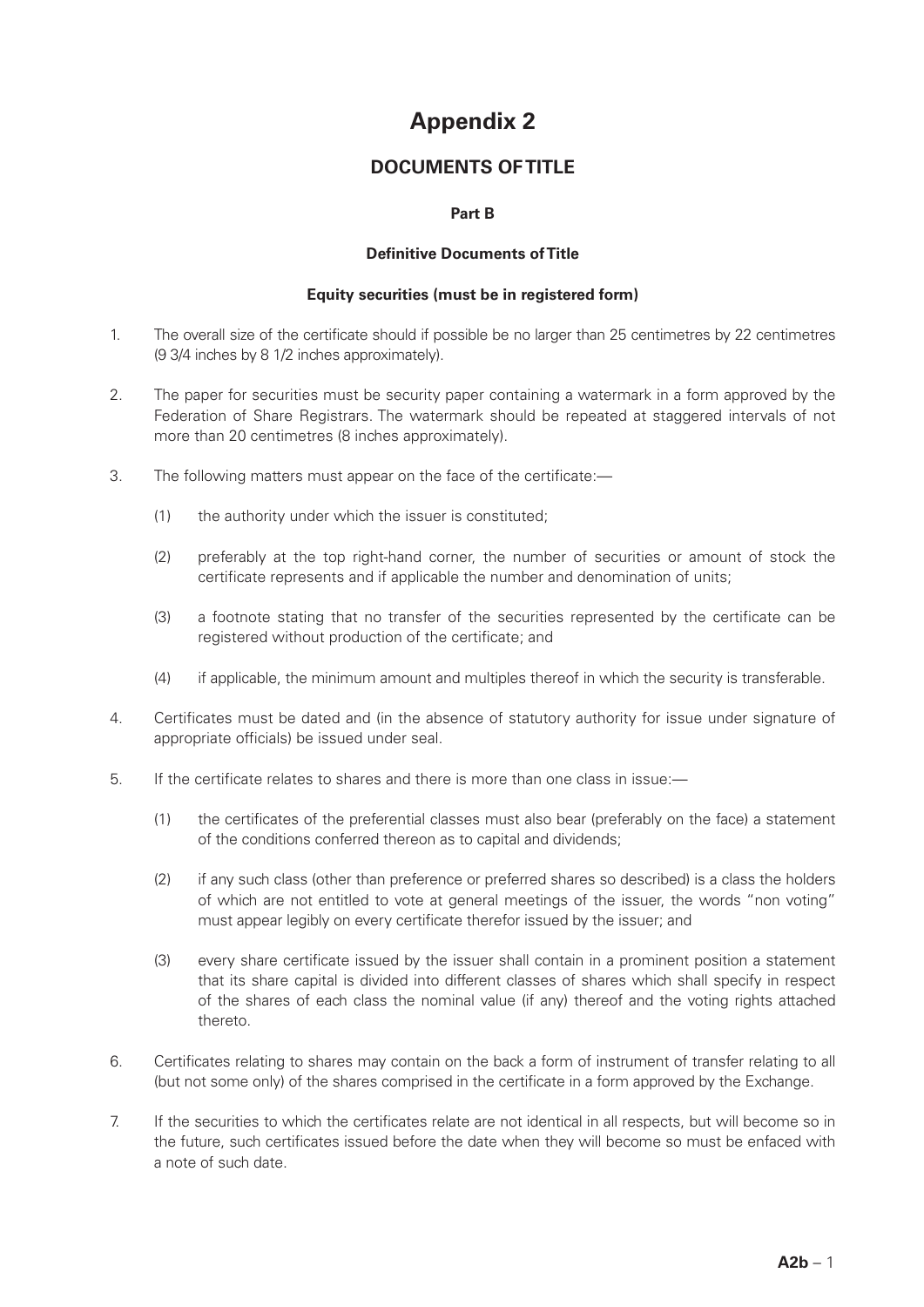#### **Debt securities in registered form**

- 8. The overall size of the certificate should if possible be no larger than 25 centimetres by 22 centimetres (9 3/4 inches by 8 1/2 inches approximately).
- 9. The paper for securities must contain a watermark in a form approved by the Federation of Share Registrars. The watermark should be repeated at staggered intervals of not more than 20 centimetres (8 inches approximately).
- 10. The following matters must appear on the face of the certificate:—
	- (1) the authority under which the issuer is constituted;
	- (2) preferably at the top right-hand corner, the number of securities or amount of stock the certificate represents and, if applicable, the number and denomination of units;
	- (3) a footnote stating that no transfer of the security or any portion thereof represented by the certificate can be registered without production of the certificate;
	- (4) if applicable, the minimum amount and multiples thereof in which the security is transferable; and
	- (5) the interest payable and the dates when it is payable.
- 11. Certificates must be dated and (in the absence of statutory or other authority for issue under signature of appropriate officials) be issued under seal.
- 12. The certificates must also state:—
	- (1) the country of incorporation (where appropriate) and registered number (if any) of the issuer;
	- (2) the authority under which the security is issued; and
	- (3) on the back (preferably with reference shown on the face) all the conditions of issue as to redemption or repayment and, if applicable, conversion but need state only such of the conditions as to transfer as differ in any material respect from those normally attached to such a debt security.

#### **Bearer Securities**

- 13. Except for debt issues to professional investors only, proofs of securities and any coupons must be submitted to the Exchange for approval as early as possible, preferably in "sketch" form. Proofs must be submitted to the Exchange at least 10 business days prior to the date on which the relevant listing document is to be bulk printed.
- 14. The printing of bearer securities must be entrusted to recognised security printers who must be approved in advance by the Exchange; it is preferable that the same printer should be employed on behalf of a particular issuer or borrowing organisation for all its bearer securities.
- 15. The paper for securities and any coupons must be first class bond or banknote paper. It must be a fourdrinier made paper of 100g/m2 in weight, containing a minimum rag content of 50 per cent and have a multitone watermark of the printer, borrower or issuer. Accurate records must be kept regarding manufacture and consumption of security paper. The watermark should be repeated at staggered intervals such that it appears, at least in part, on each coupon.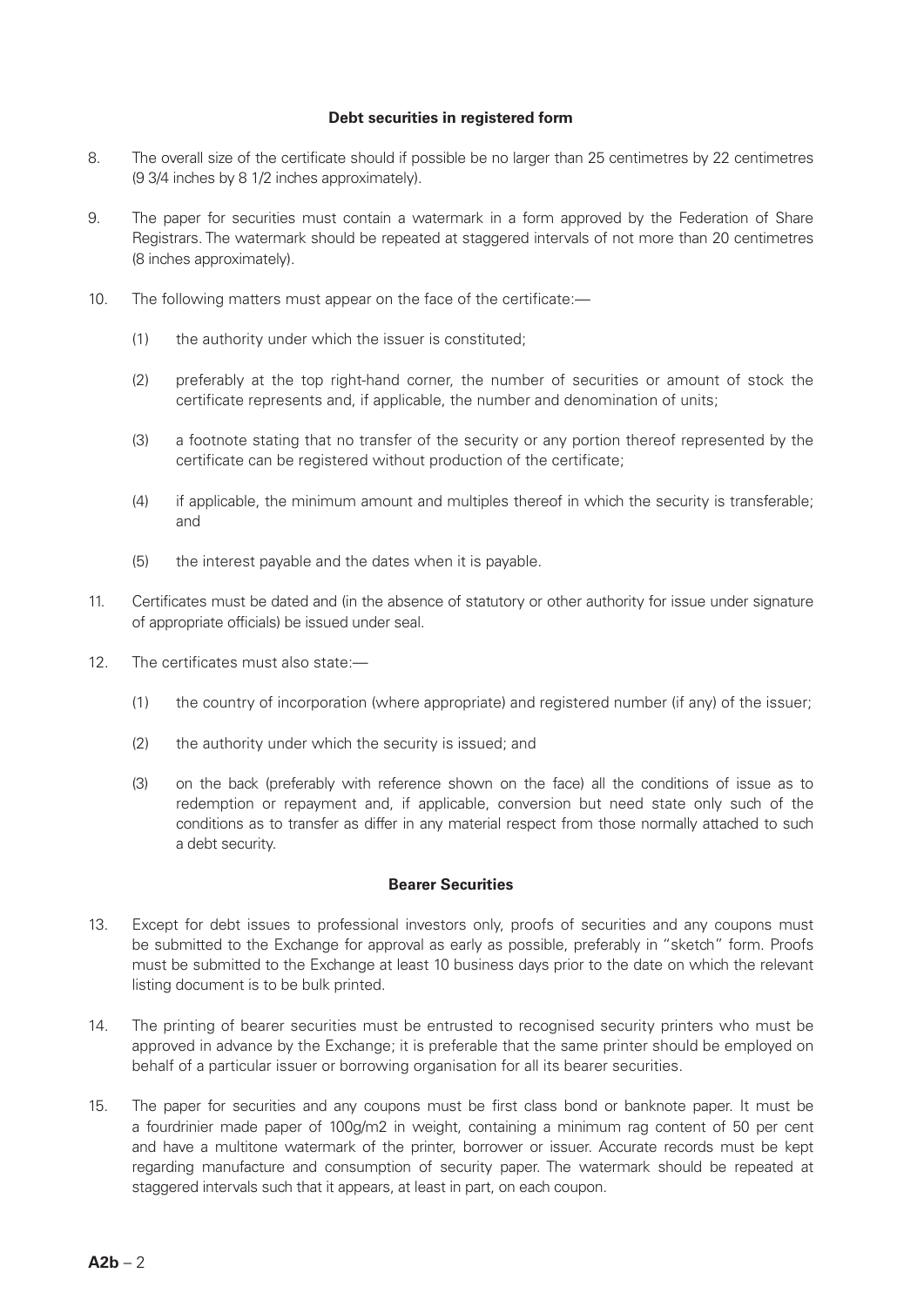- 16. The overall size of the security (excluding any sheets of coupons) should be 29.7 centimetres by 21 centimetres (11-3/4 inches by 8-1/4 inches approximately).
- 17. The serial number of the security must appear in the top right-hand corner of each security, on any talon and on each coupon (if any). Such number must be printed in indestructible black ink which fluoresces when exposed to ultra violet light and be produced in OCR-B1 (optical character recognition-type B1) typeface.
- 18. Any coupon sheets must be attached to the right-hand side of the security and each coupon must bear the serial number of the security and be numbered consecutively. Coupon sheets may be attached to the foot of the security in the event that the right-hand side of the security is not available. If a talon or renewal coupon is used it must be so placed as to be the last coupon to be removed. The margin between the coupons must be sufficiently wide to ensure that the text of any coupon is not damaged when coupons are detached.
- 19. Securities must have at least one printing by direct engraved steel plate which must include the border. The plates must be produced by the high security printer by mechanical or electrolytic means from original steel engravings and must remain in the responsible custody of the high security printer. The impression must be perfect, giving uniform sharpness, no interruptions or broken lines and no choking or widening at points or intersections. The background must contain guilloches which, if produced by indirect letterpress, must be in more than one colour.
- 20. The design of the intaglio border of the securities and coupons must either be unique to the issuer or must, as an alternative, incorporate the following additional security features:—
	- (a) lines composed of extra small print which appear as continuous lines when photocopied; and
	- (b) a latent image (not required on the coupons).
- 21. The name of the security printer must appear on the face of the bearer security and the coupons as part of the intaglio border.
- 22. The following matters must appear on the face of the security:—
	- (1) the authority under which the issuer is constituted and the country of incorporation (where applicable) and registered number (if any);
	- (2) the date of issue of the security;
	- (3) the authority under which the security is issued;
	- (4) the dates when fixed interest or other payment are due; and
	- (5) an authorising signature or signatures of the issuer, which may be in facsimile (and may also bear an authenticating signature which, if present, must be an original).
- 23. A summary of the principal terms and conditions of issue as to redemption, conversion, meetings and voting rights must appear on the reverse of the security.
- 24. The high security printer must, if requested by the Exchange, give a declaration (which may, with the approval of the Exchange, be given on an annual basis) that:—
	- (1) the security is being produced in accordance with the requirements of the Exchange;
	- (2) records will be kept of the production and consumption of the security paper;